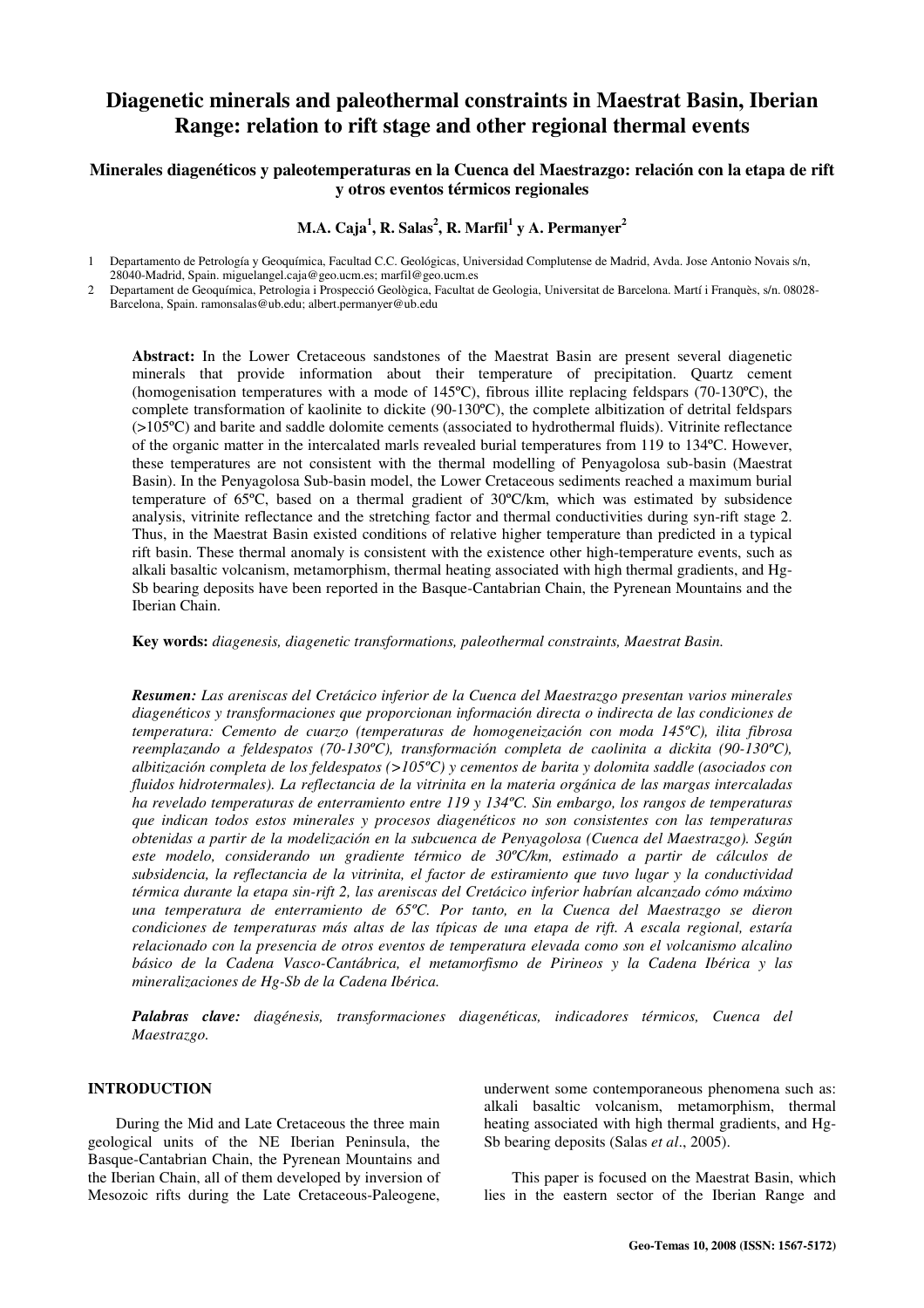

FIGURE 1. *(A) Simplified map of the Iberian Peninsula showing the main structural units; (B) Detail corresponding to the Maestrat Basin located in the Iberian Chain (modified from Salas et al., 2001). The Maestrat Basin has been subdivided into the following seven sub-basins: Oliete (Ol), Morella (Mo), Perelló (Pe), Salzedella (Sa), Penyagolosa (Pg), Galve (Ga), and Aliaga (Al). The last three sub-basins are the study area. Thickness represented corresponds to Early Cretaceous sediments; (C) Schematic stratigraphic column of the Lower Cretaceous formations showing the main unconformities (modified from Caja, 2004).* 

contains almost 6000 m Mesozoic sediment (Fig. 1A and B). Syn-rift subsidence began during the Upper Oxfordian age, and was characterised by an initial period of rapid, fault-controlled syn-rift subsidence (Upper Oxfordian to Middle Albian) in a series of faultlimited blocks, followed by a post-rift interval of diminishing subsidence (Upper Cretaceous), which was in turn controlled by thermal relaxation of the lithosphere (Salas *et al*., 2001). The Maestrat Basin is divided in several sub-basins; the study area includes the western-most sub-basins, Aliaga, Galve and Penyagolosa (Fig. 1B). These sub-basins were filled during Lower Cretaceous by the so called Weald facies (Fig. 1C).

The aims of this paper are to characterize diagenetic minerals present in the Lower Cretaceous sandstones that can provide paleotemperature information and obtain other paleothermal constraints (e.g. vitrinite reflectance) in order to support the existence of a regional thermal anomaly and discuss its relationship with the rift evolution.

## **SAMPLES AND ANALYTICAL METHODS**

Nine representative stratigraphic sections were studied in the Aliaga, Galve and Penyagolosa sub-basin from the Maestrat Basin. Sampling was focused on the Lower Cretaceous sandstones from the Mora, El Castellar and Camarillas formations (125 sandstones and 26 shale samples). Analytical methods used in this paper were: i) Petrographic and cathodoluminescence (CL) study of thin sections and modal analyses of medium-size sandstones counting up to 400 points in 49 samples; ii) X-Ray diffraction (XRD) and differential thermal analysis (DTA) on <10µm fraction of sandstone samples with relative high abundance in kaolin; iii) Scanning Electron Microscopy (SEM) in fresh-broken sandstone samples for diagenetic clay mineral

identification; iv) Electron microprobe analyses and back-scattered imaging (BSE) on albite grains; v) Fluid inclusion study in quartz cements; vi) Vitrinite reflectance analyses, which include the measure of up to 100 points for each sample (4 samples from El Castellar Fm. and 1 sample from Camarillas Fm.) Vitrinite fragments with evidences of recycled origin were not observed; and vii) Burial and thermal modelization was performed using BasinMod 1D© (*Platte River Associates*). In the burial history were considered the sediments present and eroded in the Penyagolosa Subbasin. In the thermal modelization, a thermal gradient typical for rift basins (27-30ºC/km) was assumed. For a more detailed description of samples and analytical methods see Caja (2004).

### **RESULTS**

#### **Diagenetic minerals**

#### *Quartz cement*

Quartz cement occurs in all the studied sandstones (5.8% modal average in Mora Fm., 2.4% in Castellar Fm., and up to 6.3% in Camarillas Fm.) as overgrowths on detrital quartz grains. Fluid inclusions of Camarillas Fm. sandstones are characterised by a very small size (<5-35µm), with subidiomophic shapes, growing parallel to quartz cement crystal edges and at room temperature show two phases, liquid and gas. Occasionally, fluid inclusions associated to microfractures were observed. Primary liquid fluid inclusions are aqueous, with low salinity (2.5 to 6.8 wt. % NaCl) and homogenisation temperatures range from 122 to 183 ºC, mode 145ºC (Fig. 2).

#### *Fibrous illite*

Illite occurs in Mora, Castellar and Camarillas sandstones as replacement on feldspars. In the Camarillas Fm. sandstones of the Penyagolosa sub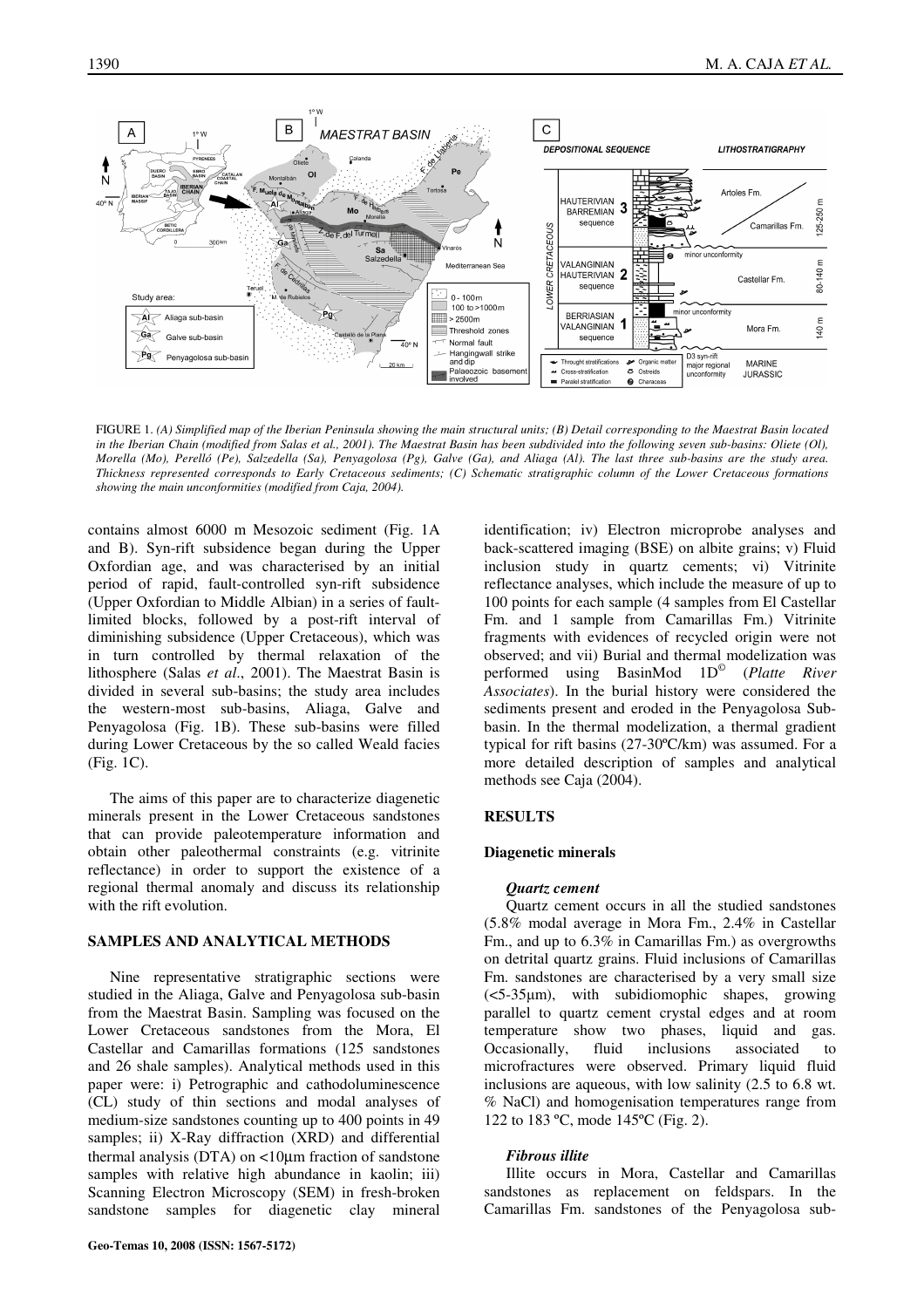basin, K-feldspars are completely replaced by illite and no kaolin is present. Illite in the SEM is characterised by large fibrous habit (up to 20 µm) and a subordinate lath-shaped morphology.



FIGURE 2. *Measured and estimated temperatures for diagenetic minerals and vitrinite reflectance. \* See the reference list in the text..*

## *Kaolin*

Kaolin is present in the studied sandstones as kaolinite and dickite. Kaolinite occurs as pore filling cement and replacement on feldspar grains with a vermiform texture. Camarillas Fm. sandstones present a relative high abundance of kaolinite (average modal abundance, up to 4.1%). Dickite occurs dominantly as pore filling cement, present a blocky morphology and its presence was confirmed by XRD and DTA analyses.

#### *Albitization*

Plagioclase grains in Mora Fm. sandstones are untwined, frequently euhedral-subeuhedral, clouded by tiny vacuoles and partially replaced by chlorite, kaolin or calcite. Microprobe analyses on these grains revealed a near pure albite end member composition  $(Or_{0.1} Ab_{99.7})$ An<sub>0.2</sub>; average of 63 analyses). BSE imaging shows abundant micropores, aligned parallel to cleavage planes or microfractures. Under the CL, the albite grains are non-luminescent. One of the most peculiar characteristic of these albite grains is that they are albitized completely. However, no K-feldspars occur in Mora Fm. sandstones. In contrast, Castellar and Camarillas Fm. sandstones present feldspars only partially albitized. Albite occurs as patches with a near pure albite end member composition ( $Or_{0.2}$  Ab<sub>99.5</sub> An<sub>0.3</sub>; average values of 4 analyses), which are associated and aligned to the exfoliation planes, twins or microfractures.

### *Barite and saddle dolomite*

Barite occurs as isolated, idiomorphic and elongated crystals in Camarillas Fm. sandstones precipitating in the pores. Barite cement abundance is very low and in Mora and Castellar formations was not observed. Textural relationships with adjacent cements indicate that barite precipitated after or during quartz cement precipitation.

Saddle dolomite also occurs in Camarillas Fm. sandstones. The small size of fluid inclusions prevented the homogenisation temperature measure.

## **Vitrinite reflectance**

Vitrinite reflectance was measured in mudstone samples from Castellar and Camarillas formations. Obtained data show a unimodal distribution and low dispersion of values. Average values of vitrinite reflectance in Castellar (up to 0.98%, n=4) and Camarillas (average 0.82%Ro, n=1) formations range from 0.82 to 0.98. These values correspond to burial temperatures of 119 to 134 ºC and hydrothermal temperatures of 125 to 150ºC (after Barker and Pawlewicz, 1994; Fig. 2).

## **DISCUSSION AND CONCLUSIONS**

The measured homogenisation temperatures in quartz cement are consistent with the development of other diagenetic processes, from which it was impossible to obtain direct paleotemperatures: i) the presence of fibrous illite replacing K-feldspars completely (Camarillas Fm.) has been reported to commence at 70ºC and is a pervasive process above 130ºC (Bjorlykke and Aagaard, 1992). The precipitation of authigenic illite in the Jurassic and Cretaceous sandstones of the Western Desert (Egypt) ranges from 117 to 140ºC and postdated quartz, barite and bitumen entrapment (Marfil *et al.*, 2003); ii) the transformation of kaolinite to dickite is considered a process that begin at 70-90ºC and the complete transformation is reached when temperature is over 90-130ºC (Ehrenberg *et al*., 1993); iii) diagenetic albitization is commonly observed in sandstones buried around 2200 m and 65ºC. It has been reported that the process of albitization is completed for sandstones buried over 3400 m and 105ºC (Morad *et al.*, 1990); and iv) saddle dolomite and barite are minerals commonly associated to Pb-Zn-Cu ore deposits (Mississippi Valley Type) reported in the Penyagolosa sub-basin and related with the circulation of hydrothermal fluids (Grandia *et al.*, 2003).

The burial and thermal model of Penyagolosa subbasin (Caja, 2004) reveals that Castellar and Camarillas formations were buried around 1600 m of depth and reached a maximum temperature of  $62^{\circ}$ C (i.e. Ro ~ 0.4; Barker and Pawlewicz, 1994). However, the "calculated" model do not permit explain the obtained vitrinite values and the diagenetic paragenesis occurring in the Lower Cretaceous sandstones (Fig. 3). If the "calculated" model is constrained with the obtained vitrinite reflectance values, then Castellar and Camarillas formations would have reached a temperature of 128-151ºC, which is consistent with all the diagenetic minerals and transformations observed. This thermal gradient value exceed 30ºC/km, which is estimated by subsidence analysis, vitrinite reflectance, the stretching factor of the rift basin, the related surface heat flow and thermal conductivity values during synrift stage 2 (Salas *et al*., 2005). Thus, homogenisation temperatures obtained from diagenetic minerals present